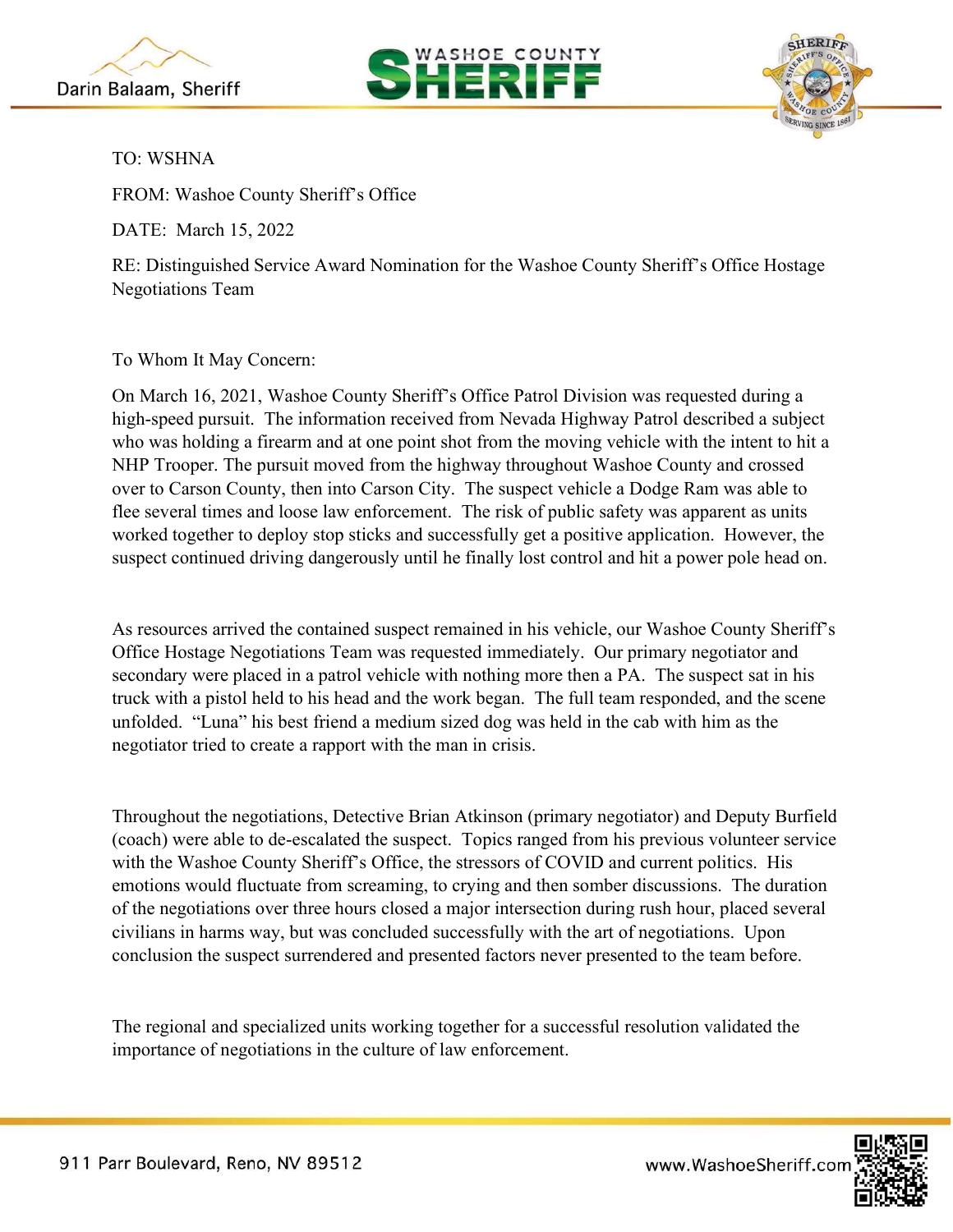



# **Washoe County Sheriff's Office<br>Hostage Negotiations Team<br>After Action Report**

Reporting Negotiator: Brian Atkinson

| W.C.S.O. Case#: 21-1157                                                                                                       |                                 | Outside Agency Case#: CCSO21-1666<br>NHP 210301059                                                |  |  |  |
|-------------------------------------------------------------------------------------------------------------------------------|---------------------------------|---------------------------------------------------------------------------------------------------|--|--|--|
| Location: N. Carson St. and Silver Oak Dr.                                                                                    |                                 | Date: March 16, 2021 Time: 1548 - 2003                                                            |  |  |  |
| Requesting Supervisor/Commander:                                                                                              | Lt. Jones / Sgt. Durham         |                                                                                                   |  |  |  |
| On scene Hostage Commander:                                                                                                   | <b>Lt. Mosley</b>               |                                                                                                   |  |  |  |
|                                                                                                                               | <b>Tactics and Equipment</b>    |                                                                                                   |  |  |  |
| Surround and Call Out<br><b>Hostage Negotiation</b><br>Warrant Service:#<br><b>Threat Assessment</b>                          |                                 | Cell Phone<br>L-RAD<br>Throw Phone Deployed<br>Patrol Vehicle Hail<br>Other: Hail from SWAT Armor |  |  |  |
|                                                                                                                               | <b>Associated Documentation</b> |                                                                                                   |  |  |  |
| <b>Suspect Profile</b><br>Scribe Log<br>Risk Management: ____________<br>Search Warrant: <b>Search Warrant:</b>               |                                 | <b>CDS Paperwork Completed</b><br>Photo/Video (evidence.com)<br>Other: __________________________ |  |  |  |
|                                                                                                                               | <b>Resolution</b>               |                                                                                                   |  |  |  |
| Negotiation/Surrender<br><b>Negotiation/Tactical Combination</b><br><b>Tactical Intervention</b><br>Suicide/Attempted Suicide |                                 | Escape<br>Police withdrawal/Stand Down                                                            |  |  |  |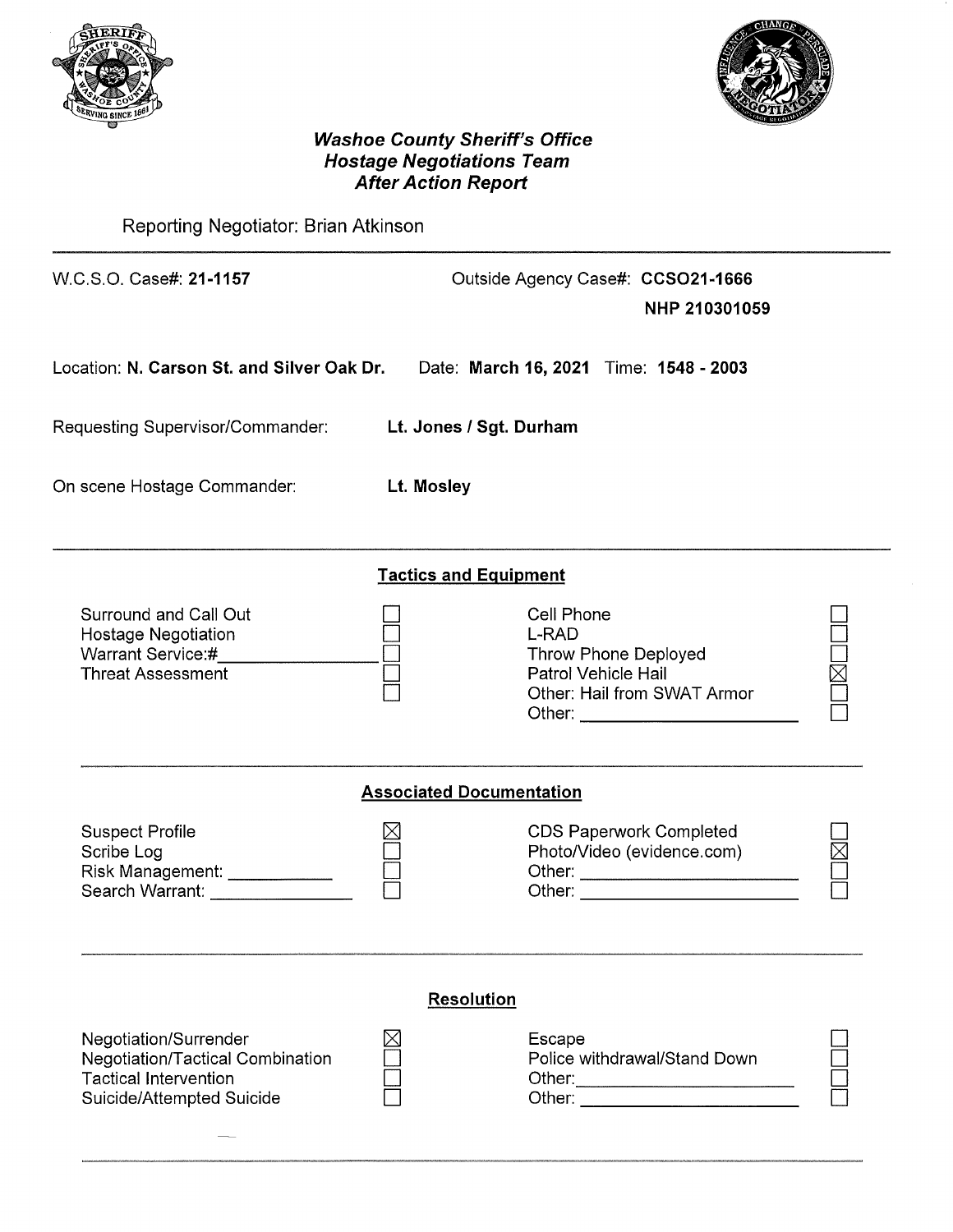



#### **Washoe County Sheriff's Office Hostage Negotiations Team After Action Report**

## Reporting Negotiator: Brian Atkinson

## **Roster and Assignments**

| <b>Brian Atkinson</b>    | X653        | Primary          |  |  |
|--------------------------|-------------|------------------|--|--|
| Janet Hippert            | <b>4C40</b> | Secondary and TL |  |  |
| <b>Courtney Appleton</b> | <b>1J12</b> | Intel/Equip      |  |  |
| William Gibson           | <b>4C6</b>  | Intel/Equip      |  |  |
| Jackie Burfield          | <b>1J16</b> | Secondary/Scribe |  |  |
|                          |             |                  |  |  |
|                          |             |                  |  |  |
|                          |             |                  |  |  |
|                          |             |                  |  |  |
|                          |             |                  |  |  |
|                          |             |                  |  |  |
|                          |             |                  |  |  |
|                          |             |                  |  |  |

#### **Coordinating/Participating Agencies or Officers**

| Name - Agency/ Division/ Unit | <b>Assignment</b>             |  |  |
|-------------------------------|-------------------------------|--|--|
| WCSO / Patrol / Detectives    | Pursuit / PIT / Scene         |  |  |
| NHP / Patrol                  | Initial TS / Pursuit / Scene  |  |  |
| Carson City SO                | Pursuit / PIT / Scene         |  |  |
| Carson City SO SWAT           | Augment and replace WCSO SWAT |  |  |
| Carson City SO HNT            | Augment and replace WCSO HNT  |  |  |
|                               |                               |  |  |
|                               |                               |  |  |

#### **Incident Summary**

At approximately 1549 hours, Washoe County Dispatch advised NHP had a failure to yield; described as a red Dodge pickup truck, last seen north of Bowers Mansion on 1580. Washoe County Dispatch also advised the fleeing suspect had attempted to ram his vehicle into the NHP Trooper, while holding a gun to his own head.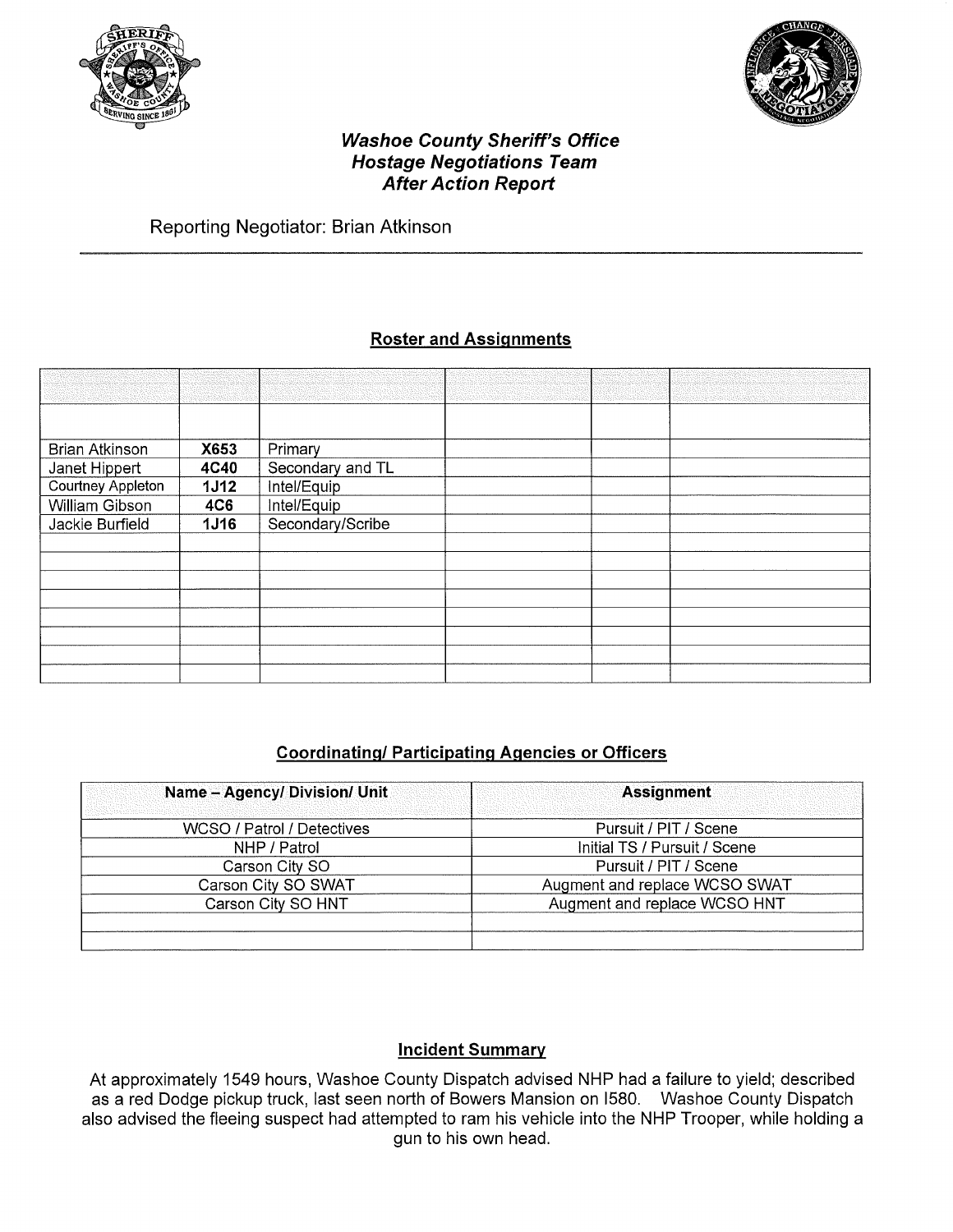



#### **Washoe County Sheriff's Office Hostage Negotiations Team After Action Report**

Reporting Negotiator: Brian Atkinson

# **Mission Details**

On March 16, 2021, after completing WCSO HNT training, a team activation was made to assist with a despondent subject. This subject was involved in a pursuit involving NHP, WCSO Patrol, and ultimately Carson City Sheriff's Office. The subject was in Washoe Valley when he observed a NHP Trooper and began to drive directly at the Trooper with a handgun to his head. The subject then fled from the Trooper. NHP requested an Attempt to Locate (ATL) and WCSO dispatched a couple patrol units to the area to assist in locating the vehicle and subject.

The subject was located by uninvolved parties as he was stopped on the highway, standing outside his vehicle with a handgun to his head. WCSO Deputies attempted to gain a position of advantage watching the suspect while keeping other motorists away. During this period the suspect entered his vehicle and fled the area. A pursuit ensued involving WCSO and NHP throughout the Washoe Valley area. During this pursuit the suspect was speeding throughout a residential neighborhood without regard for the safety of the public or anyone involved in the pursuit.

The suspect was able to gain access to US395 and began traveling southbound towards Carson City. The Carson City Sheriff's Office (CCSO) was notified and they aided by blocking off on / off ramps and attempted to Stop Stick the suspect vehicle, along with WCSO and NHP. Ultimately, three of the four tires were punctured causing the speeds of the pursuit to dramatically decrease.

Once the vehicle entered Carson City, and was approaching Silver Oak Drive, WCSO Deputy Decarli initiated a Pursuit Intervention Technique (PIT) maneuver. The PIT successfully disabled the vehicle and pinned it against a power pole, while a WCSO and CCSO marked patrol vehicles blocked the suspect vehicle from fleeing.

WCSO SWAT and HNT were already responding to aid in the rapidly unfolding situation, which had now turned into a armed barricaded subject.

The subject, identified as Eugene Kenneth Griffin, was the sole occupant of the vehicle and had his dog "Luna" in the vehicle with him. Mr. Griffin was emotionally upset, ranging from angry and sad, despondent and depressed, to seeking help and scared. Throughout the negotiation with Mr. Griffin, he was allowed to voice / vent his frustration with law enforcement and ultimately build rapport through conversation. The negotiation was conducted primarily as a "Face to Face" with me sitting in a WCSO patrol vehicle and from time to time using the Public Address (PA) system to communicate. Several times throughout the negotiation Mr. Griffin would bring his hands into the vehicle and after each time of me asking him to place his hands back out the window, he would do so.

Mr. Griffin was animated at times stating that I did not understand what he was going through. Mr. Griffin referenced an on-going dispute with someone identified as Jason Osborne (sp).

Mr. Griffin described a brother who is a firefighter in Orlando, Florida, unknown name.